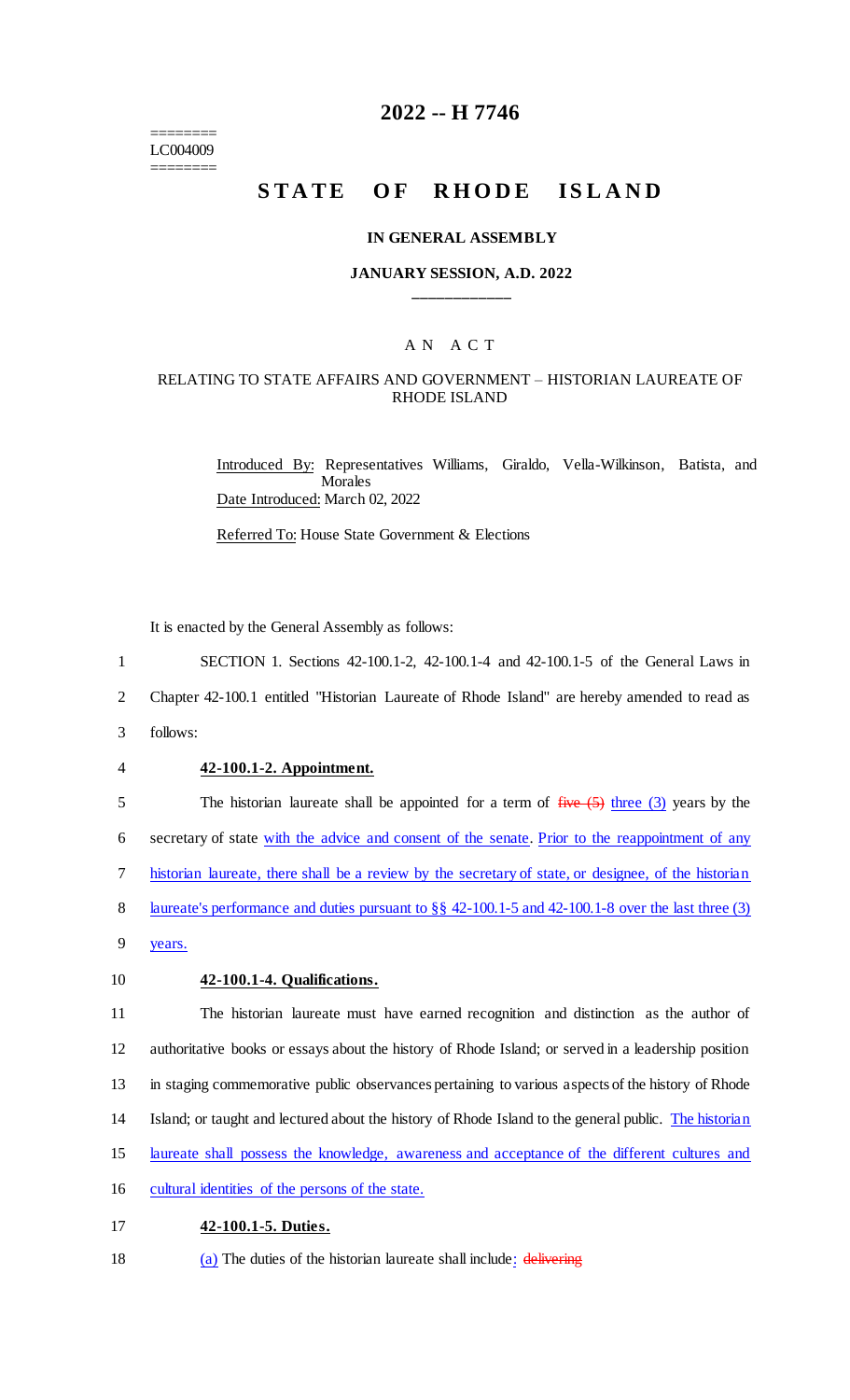(1) Delivering and promoting through public and social media platforms historical lectures about pertinent aspects of Rhode Island history at important state historical ceremonies and observances at the request of the governor, the speaker of the house of representatives, the president 4 of the senate, the chief justice of the supreme court, or the secretary of state; furnishing (2) Furnishing historical information or advice to the above-named officers upon request; (3) Reading reading and editing state-sponsored historical publications for accuracy upon request; (4) Authoring one authoritative book or essay and establishing two (2) commemorative public observances pertaining to various aspects of the history of Rhode Island, each term, in consultation with of the Rhode Island historical preservation and heritage commission; (5) Developing and implementing programs about pertinent aspects of Rhode Island history in consultation with of the Rhode Island historical preservation and heritage commission; (6) Collecting, editing and publishing any archives, records, papers or manuscripts that are deemed essential or desirable for the preservation of Rhode Island history; (7) Preparing and publishing, or assisting in the preparation and publication of, works relating to Rhode Island history; (8) Acquiring, administering, preserving, exhibiting, interpreting, loaning, exchanging, or disposing of historical personal property objects relating to Rhode Island history; (9) Advising and assisting the Rhode Island historical preservation and heritage commission concerning the designation, acquisition, administration, interpretation, use or 21 disposition of any historic site, property or place relative to Rhode Island history, and coordinating educational programs and projects at such historic sites or properties; (10) Promoting the establishment and improvement of programs for the management and 24 preservation of local government records with enduring value for historical or other research; (11) Encouraging the coordinated collection and preservation of nongovernmental historical records by libraries, historical societies, and other repositories; (12) Carrying out and actively encouraging research in historical records in order to add to the knowledge, understanding and appreciation of Rhode Island history; and 29 (13) Such such other duties pertaining to the dissemination of information about Rhode 30 Island history and heritage as the above-mentioned officers may be required from time-to-time require. (b) The historian laureate shall perform all duties with no compensation pursuant to § 42- 100.1-3. SECTION 2. Chapter 42-100.1 of the General Laws entitled "Historian Laureate of Rhode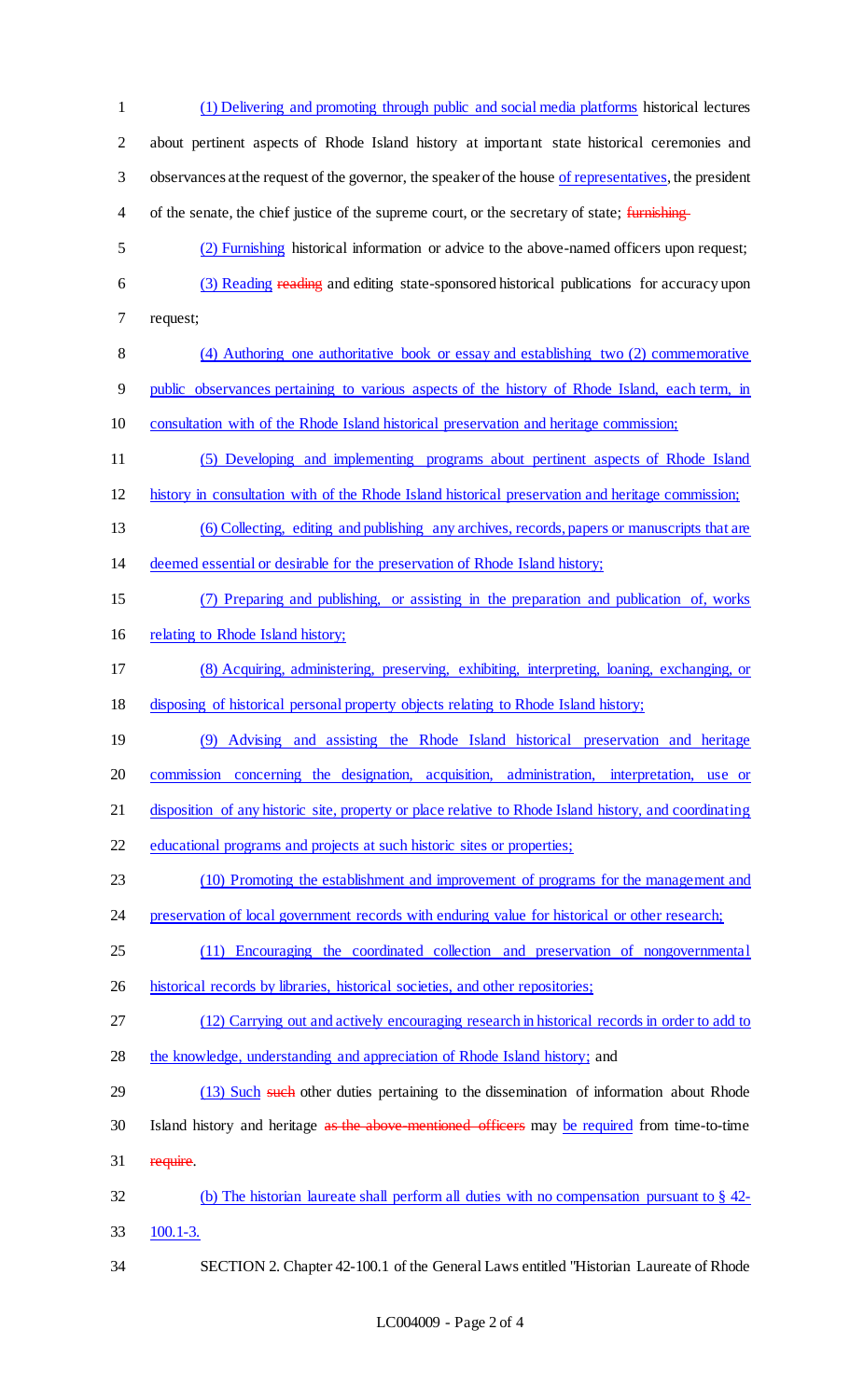1 Island" is hereby amended by adding thereto the following section:

2 **42-100.1-8. Report.** 

- 3 The historian laureate shall provide a written report, no later than January 31 of each year,
- 4 to the governor, speaker of the house of representatives, the senate president, the secretary of state,
- 5 and the Rhode Island historical preservation and heritage commission, of the programs, projects
- 6 and activities undertaken and completed during the preceding year.
- 7 SECTION 3. This act shall take effect upon passage.

======== LC004009 ========